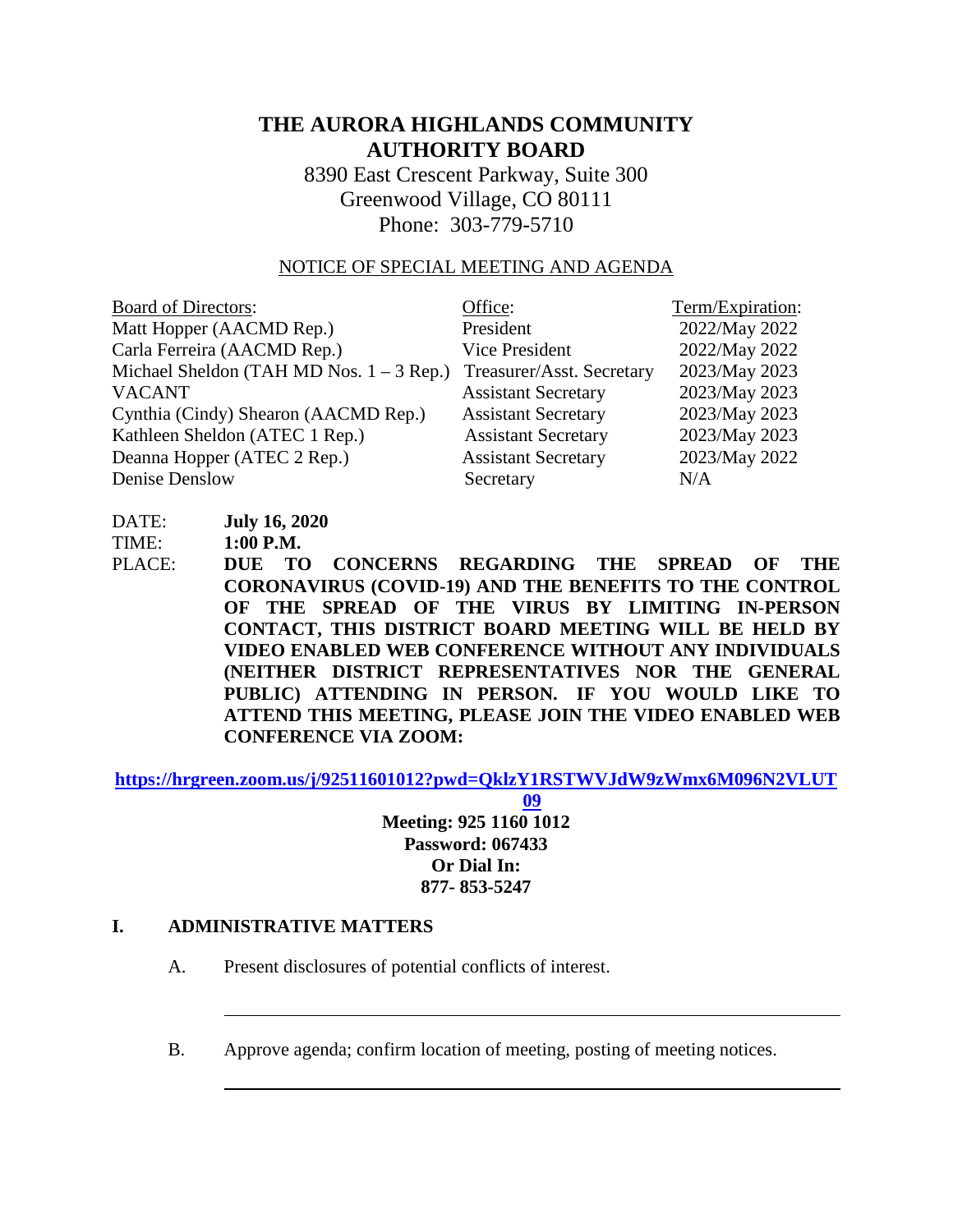The Aurora Highlands Community Authority Board July 16, 2020 Page 2

### **II. CONSENT AGENDA**

Consent Agenda – These items are considered to be routine and will be ratified by one motion. There will be no separate discussion of these items unless a board member so requests; in which event, the item will be removed from the Consent Agenda and considered in the Regular Agenda.

- Review and consider approval of Minutes from the June 18, 2020 Special Meeting, the June 23, 2020 Special Meeting and the June 24, 2020 Reconvened Special Meeting (enclosures).
- Ratify authorization for Director Hopper to engage a consultant for operations and maintenance cost analysis.
- Ratify authorization for District accountant to open a CAB checking account and CSAFE account.

### **III. LEGAL MATTERS**

- A. Discuss and consider adoption of Resolution Adopting the Aurora Highlands Homeowner Handbook: Rules and Regulations (to be distributed).
- B. Discuss and consider adoption of Resolution Regarding Rules and Regulations Regarding Dedication and Acceptance of Public Improvements (to be distributed).

and the control of the control of the control of the control of the control of the control of the control of the

### **IV. FINANCIAL MATTERS**

- A. Discuss and approve processing July 2020 Series 2020A Draw.
	- 1. Discuss and consider approval of acceptance of the CAB / AACMD Engineer's Report and Verification of Costs Associated with Public Improvements (July 2020 Draw), prepared by Schedio Group LLC (to be distributed).
- B. Discuss Operations and Maintenance Budget and Operating Reserve.